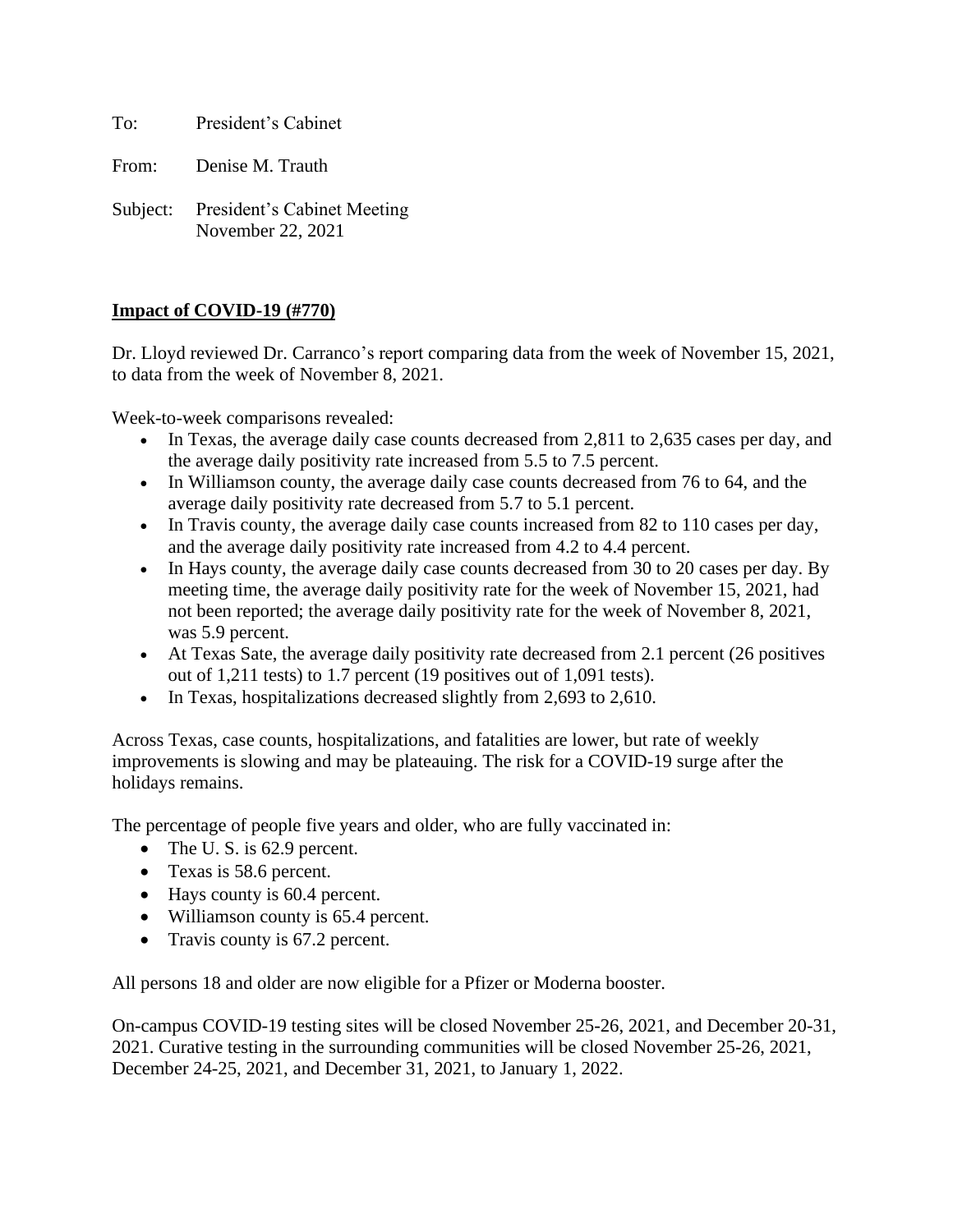Provost Bourgeois sent a message on November 10, 2021, to faculty, staff, and graduate/doctoral teaching assistants providing guidance as they finalize their end of semester instruction plans.

Dr. Lloyd announced that University Communications is taking the lead in revamping the Roadmap, updating information and slimming down its content.

## **Chancellor's Meeting with the Presidents Update (#623)**

President Trauth reviewed topics from the November meeting, including possible changes to the approval process for easements and to policies and procedures for foundations.

President Trauth discussed the September 9, 2021, Executive Order which mandated COVID-19 vaccines for federal contractors and their subcontractors. Texas State is finalizing its plans and will be fully compliant by the January 18, 2022, deadline.

## **Board of Regents Material Deadlines**

Dr. Lloyd discussed the follow-up to the Board of Regents Rules and Regulations Committee conference call. The summary of the Board materials shared with Local Committees will now be part of the President's Briefing. Internal deadlines for Board materials will be revised accordingly.

### **President's Update (#556)**

President Trauth asked University Communications to send out a press release publicizing the purchase of a new house for the next university president.

### **Significant Issues (#01)**

Mr. Algoe reminded President's Cabinet members of the procedures for off-site use of university property, UPPS 05.01.01, Texas State University Property and Equipment. Department heads must maintain a log of equipment checked out by employees working remotely.

Mr. Algoe reported that a capital project oversight advisory commission will be established to develop guidelines for approving capital construction assistance projects. Texas institutions of higher education cannot expend project funds until they are approved by the contract advisory team.

Dr. Breier announced that The Wittliff Fest will be on December 2, 2021.

Dr. Breier shared that she was recently in Panama working on a strategic partnership that will create opportunities for research and academic collaborations.

Mr. Coryell provided an update on athletic events: